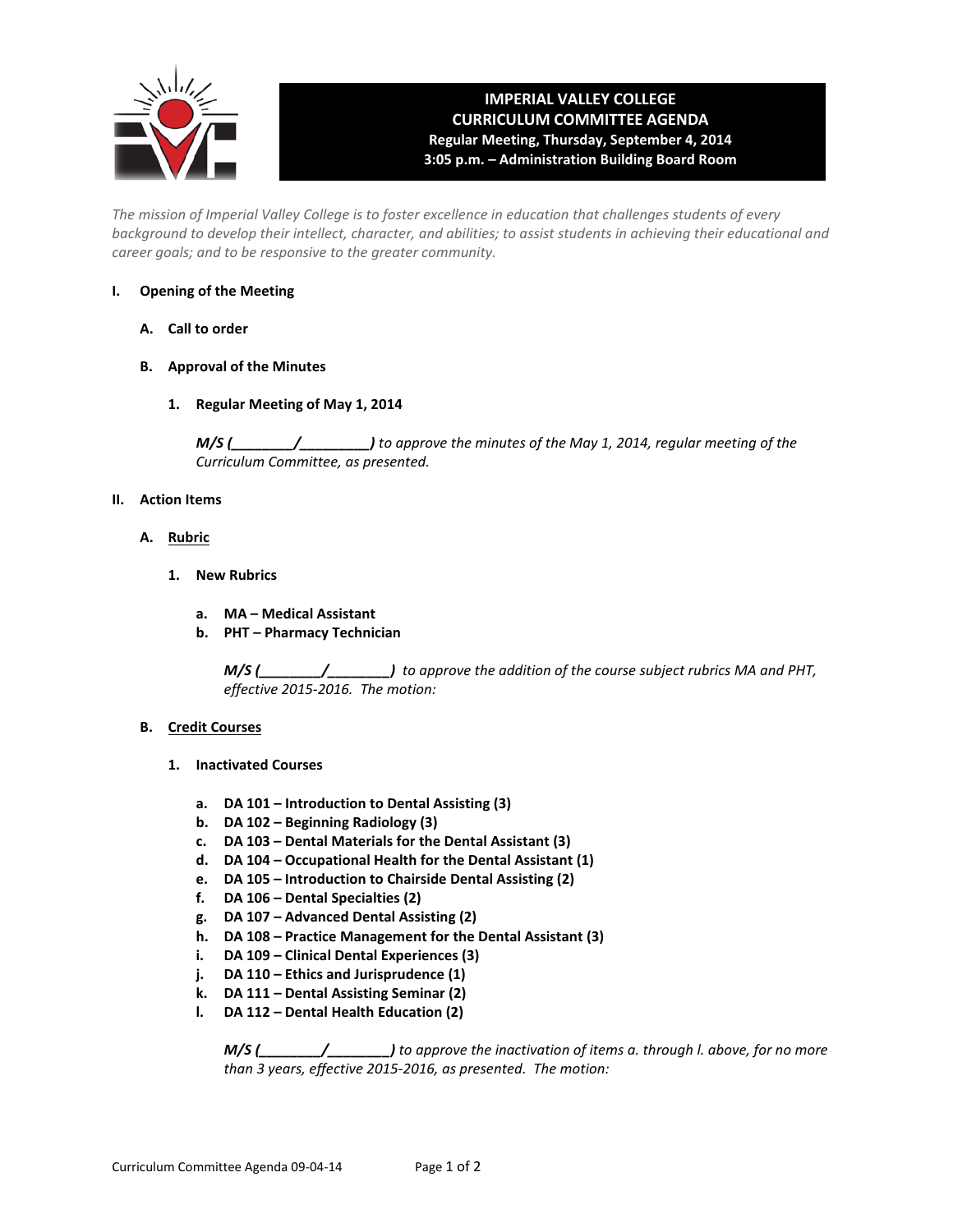- **2. Revised Courses**
	- **a. CIS 101 Introduction to Information Systems (3)**
	- **b. NURS 224 Psychiatric & Mental Health Nursing (2)**
	- **c. NURS 225 Psychiatric & Mental Health Nursing Application (1)**

*M/S (\_\_\_\_\_\_\_\_/\_\_\_\_\_\_\_\_) to approve the textbook revision for CIS 101, NURS 224, and NURS 225, effective 2014-2015, as presented. The motion:*

- **d. ANTH 120 Introduction to Archaeology (3)**
- **e. ART 222 Drawing IV (3)**
- **f. BUS 010 Practical Accounting (3)**
- **g. THEA 100 Introduction to Theatre (3)**

*M/S (\_\_\_\_\_\_\_\_/\_\_\_\_\_\_\_\_) to approve the revision to description and/or objectives and/or content and/or textbook for ANTH 120, ART 222, BUS 010, and THEA 100, effective 2015-2016, as presented. The motion:*

**h. NURS 107 – Nursing Fundamentals (6)**

*M/S (\_\_\_\_\_\_\_\_/\_\_\_\_\_\_\_\_) to approve the revision of materials fee from \$75 to \$150 for NURS 107, effective 2015-2016, as presented. The motion:*

**C. Approval of 2014 – 15 Meeting Calendar**

*M \_\_\_\_\_\_\_\_\_\_ /S \_\_\_\_\_\_\_\_\_\_\_ to approve the Curriculum Committee meeting calendar for the 2014 – 2015 academic year, as presented. The motion:* 

### **III. Discussion Items**

- **1. Inactivated courses**
- **2. Course review timeline**
- **3. Update to AP 4020 Program, Curriculum and Course Development**
- **4. Self-Evaluation Form**

### **IV. Information Items**

- **1. Curriculum Institute Update**
- **V. Other Items**
- **VI. Next Regular Meeting: SEPTEMBER 18, 2014, 3:05pm in the Board Room.**
- **VII. Adjournment**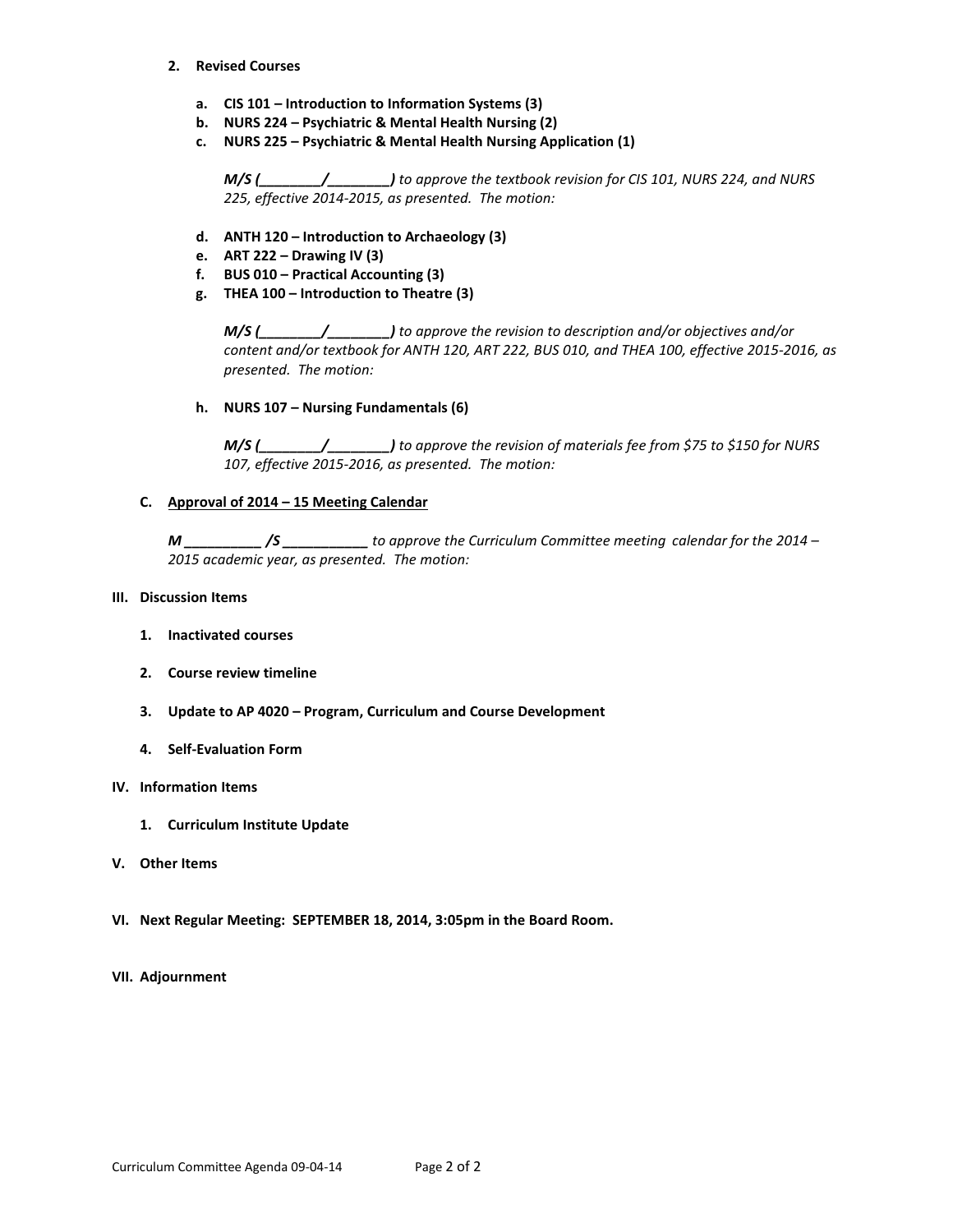

## **IMPERIAL VALLEY COLLEGE CURRICULUM COMMITTEE MINUTES (Unadopted) Regular Meeting, Thursday, May 1, 2014 3:05 p.m. –Board Room**

| Present:            | ⊠Kathy Berry        | <b>⊠Craig Blek</b>     | ⊠Susan Carreon         | ⊠Allyn Leon for         |
|---------------------|---------------------|------------------------|------------------------|-------------------------|
|                     |                     |                        |                        | <b>Rick Castrapel</b>   |
|                     | ⊠David Drury        | <b>ØDaniel Gilison</b> | ⊠Carol Hegarty         | <b>ØMichael Heumann</b> |
|                     | ⊠Jose Lopez         | $\Box$ Norma Nava      | ⊠Norma Nunez           | $\Box$ Ed Scheuerell    |
|                     | ⊠James Patterson    | $\Box$ Jose Ruiz       | $\Box$ Veronica Soto   | ⊠ASG Representative     |
|                     | $\Box$ Kevin White  | $\Box$ Cathy Zazueta   | <b>⊠Gaylla Finnell</b> | Andrea Montano          |
|                     |                     |                        |                        |                         |
| <b>Consultants:</b> | ⊠Tina Aguirre       | $\Box$ Gloria Carmona  | ⊠Ted Cesar             | $\Box$ Becky Green      |
|                     | □Todd Finnell       | $\square$ Frank Rapp   | $\Box$ Sydney Rice     | $\Box$ Brian McNeece    |
|                     | $\Box$ Efrain Silva |                        |                        |                         |
|                     |                     |                        |                        |                         |
| <b>Visitors:</b>    |                     |                        |                        |                         |
|                     |                     |                        |                        |                         |
| <b>Recorder:</b>    | Dixie Krimm         |                        |                        |                         |

### **I. Opening of the Meeting**

### **A. Call to order**

Michael Heumann called the regular meeting of the Imperial Valley College Curriculum Committee to order at 3:06 pm on Thursday, May 1, 2014.

### **B. Approval of the Minutes**

### **1. Regular Meeting of April 17, 2014**

*M/S/C (Patterson/Drury) to approve the minutes of the April 17, 2014, regular meeting of the Curriculum Committee, as presented. The motion carried.*

### **II. Action Items**

### **A. Credit Courses**

### **1. Revised Courses**

- **a. AG 110 Environmental Science (3)**
- **b. ENVS 110 Environmental Science (3)**
- **c. BIOL 090 Human Anatomy and Physiology for Health Professionals (3)**

*M/S (Gilison/Blek) to approve the class size increase for AG 110, ENVS 110, and BIOL 090, effective 2014-2015, as presented. The motion carried.*

- **d. ART 122 Drawing II (3)**
- **e. ART 220 Drawing III (3)**

*M/S (Blek/Nunez) to approve the revision of description, objectives, content and texts for ART 122 and ART 220, effective 2014-2015, as presented. The motion carried.*